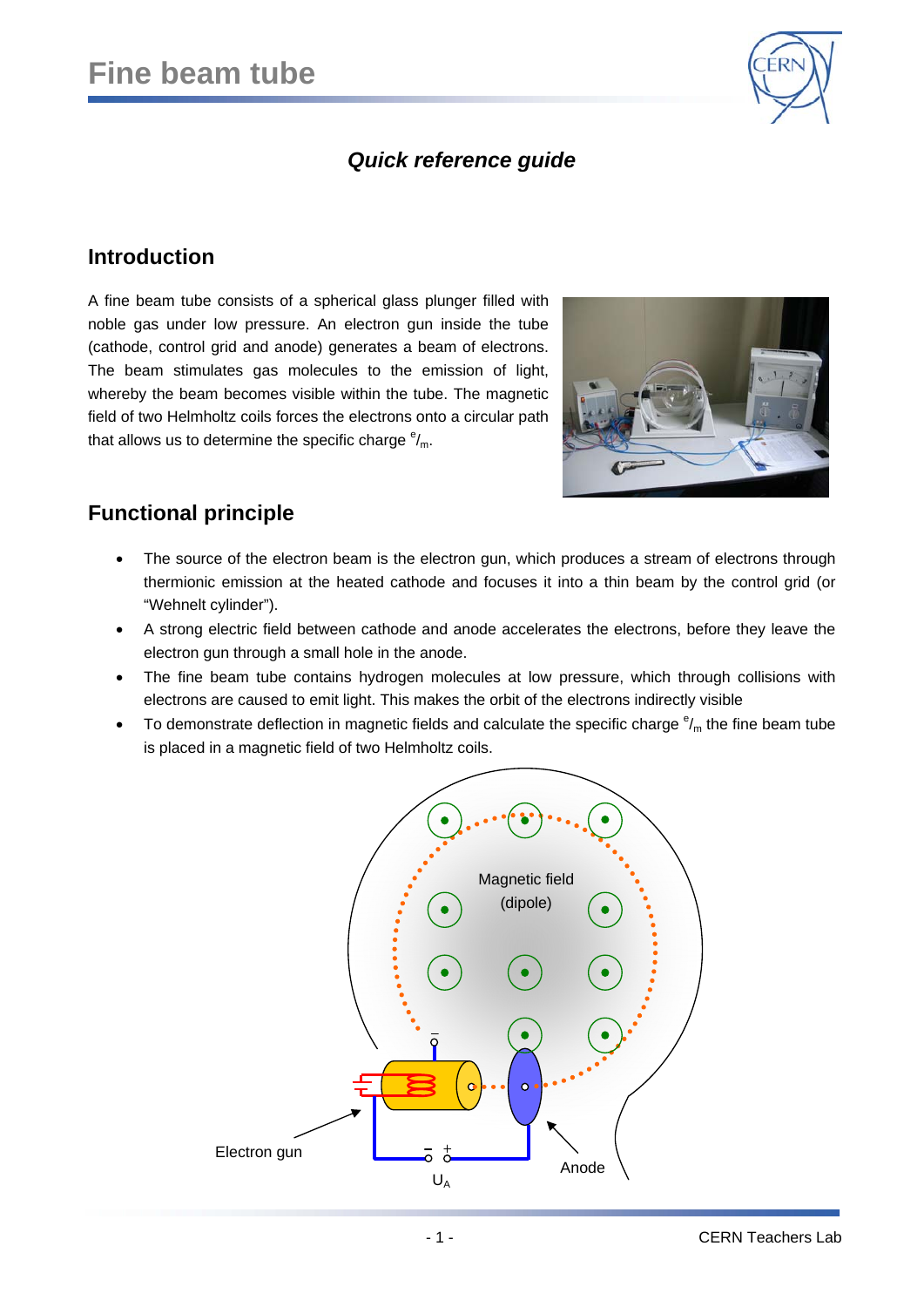# **Safety precautions**

- Don't touch fine beam tube and cables during operation, voltages of 300 V are used in this experiment!
- Do not exert mechanical force on the tube, danger of implosions!

## **Experimental procedure**

 $I[A]$  B [mT]

- 1. Power up the DC power supply and set acceleration potential  $U = 200$  V. Thermionic emission starts after warming up for a few minutes.
- 2. Add a voltage to the Helmholtz coils using the third knob and look for current I, at which the electron beam is deflected into a closed orbit.
- 3. Move the **left slide** of the measuring device so that its inner edge, mirror image and escape aperture of the electron beam come to lay on one line of sight.
- 4. Set the **right slide** for both inside edges to have a distance of 8 cm.
- 5. Sight the inside edge of the right slide, align it with its mirror image and adjust the coil current I until the electron beam runs tangentially along the slide edge covering the mirror image. The radius of the circle is now  $r = 4$  cm.

 $\mathrm{eV_{m}}$  [10 $\mathrm{^{12}}$   $\mathrm{^{C}V_{kol}}$ ]

6. Take the magnetic field B corresponding to this current I out of the following table:

1,05 0,76 0,433 1,45 1,06 0,222 1,1 0,8 0,391 1,5 1,09 0,210 1,15 0,85 0,346 1,55 1,12 0,199 1,2 0,87 0,330 1,6 1,16 0,186 1,25 0,9 0,309 1,65 1,2 0,174 1,3 0,94 0,283 1,7 1,24 0,163 1,35 0,98 0,260 1,75 1,29 0,150 1,4 1,01 0,245 1,8 1,31 0,146

| 7. Determine the specific charge $^e/_{m}$ using the formula $\frac{e}{m_e} = \frac{2 \cdot U_A}{B^2 \cdot r^2}$ (*) or the table above (only of U = |  |
|------------------------------------------------------------------------------------------------------------------------------------------------------|--|
| 200 V and $r = 4$ cm):                                                                                                                               |  |

8. Compare (7.) to the theoretical value  $\frac{e}{m} = 0.176 \times 10^{12} \frac{C}{kg}$ !



 $\mathcal{V}_{\mathsf{m}}$  [10 $^{12}$   $\mathsf{C}_{\mathsf{kg}}$ ]

 $I[A]$  B [mT]